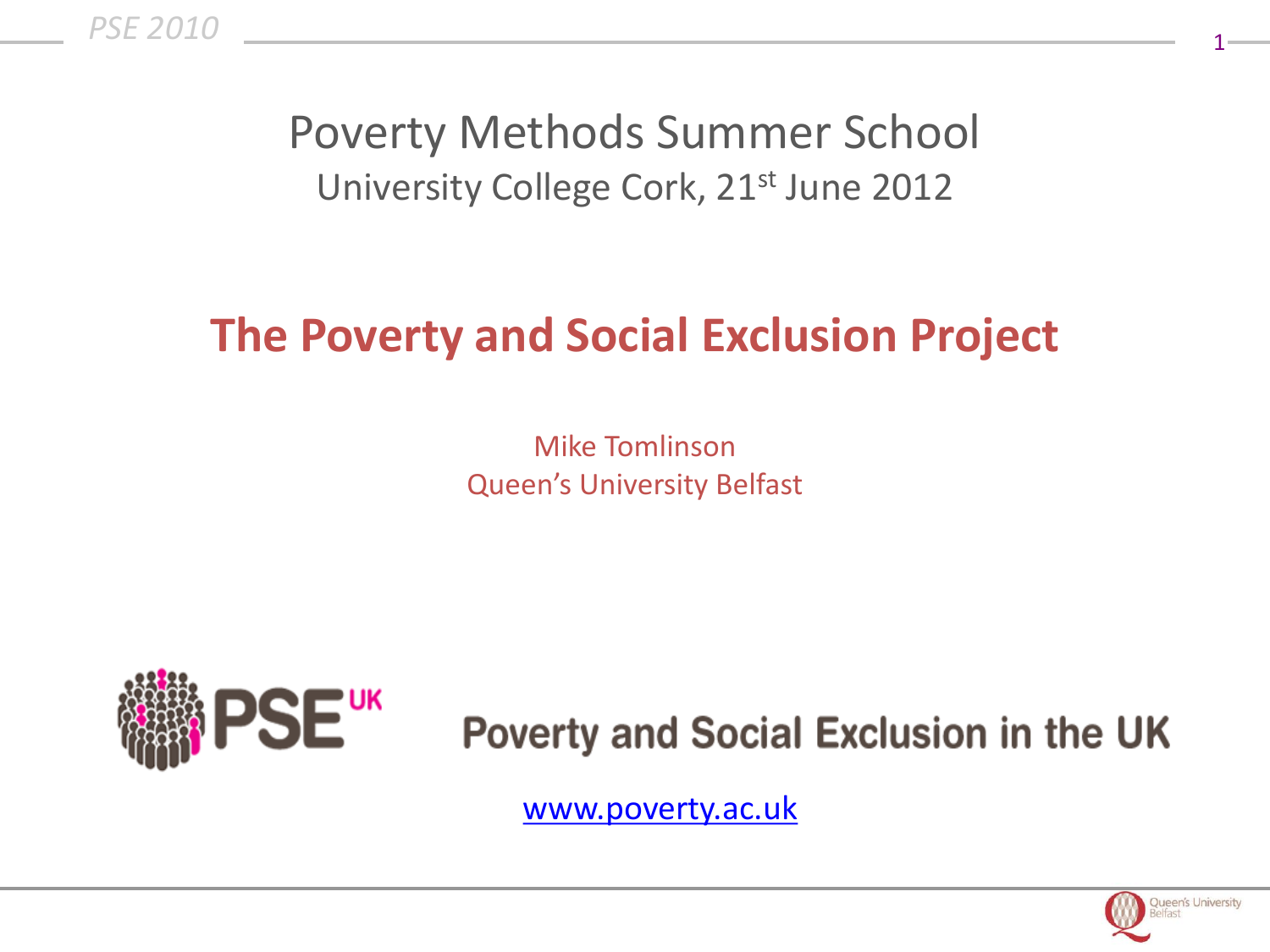### PSE Aims

- 1. Improve the measurement of poverty, deprivation, social exclusion and standard of living.
- 2. Measure the change in the nature and extent of poverty and social exclusion over the past ten years.
- 3. Produce policy-relevant results about the causes and outcomes of poverty and social exclusion and how best to address these problems.

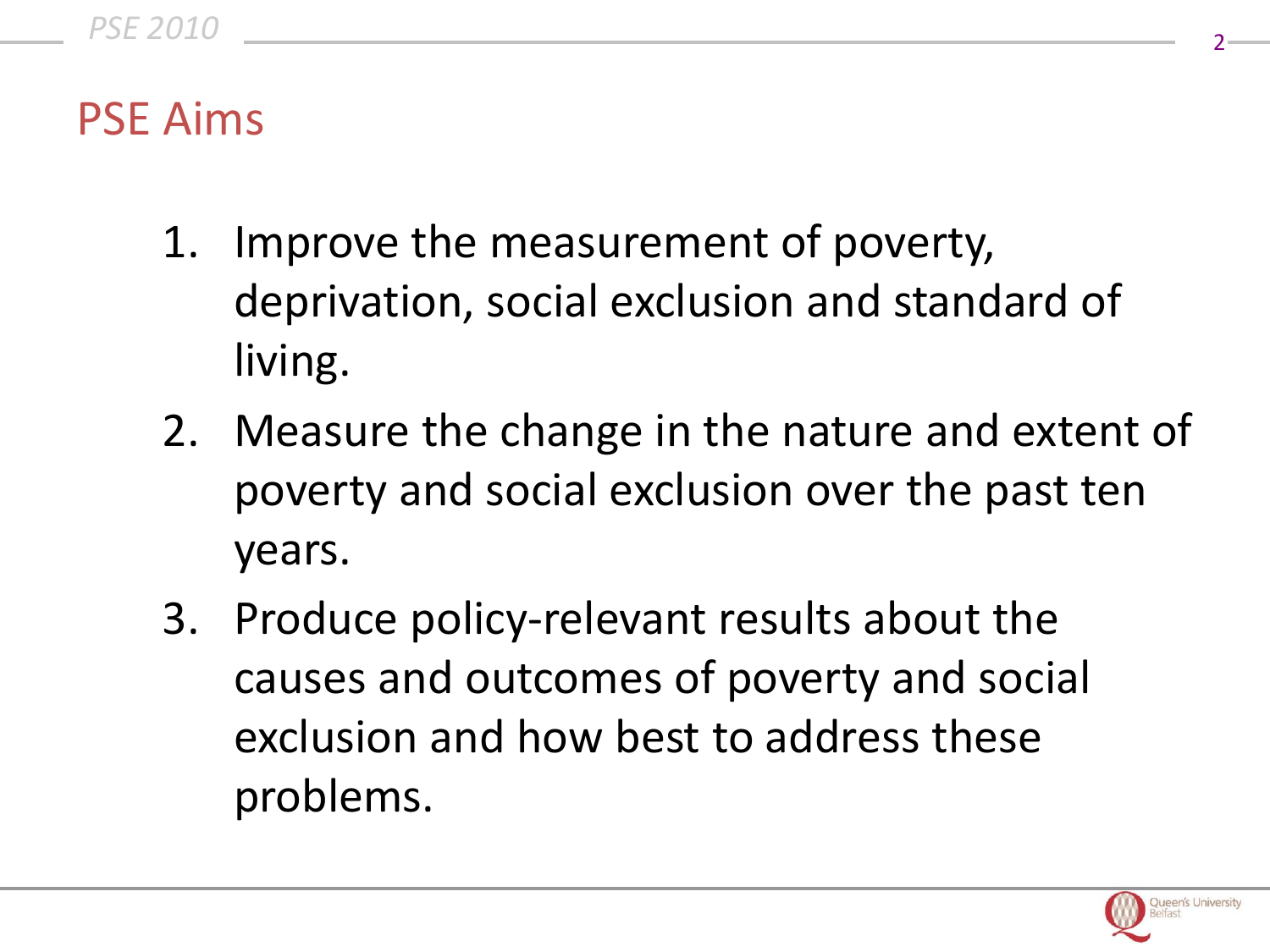### Method – operationalise 'consensual poverty'

- $\triangleright$  Two aspects: income and deprivation
	- 1. Lacking a standard of living which is regarded as socially acceptable
	- 2. Excluded/marginalised from participating in activities which are considered the norm
- $\triangleright$  Two ways of conceptualising the link: Normative – with reference to what exists

vs

Consensual – based on entitlement

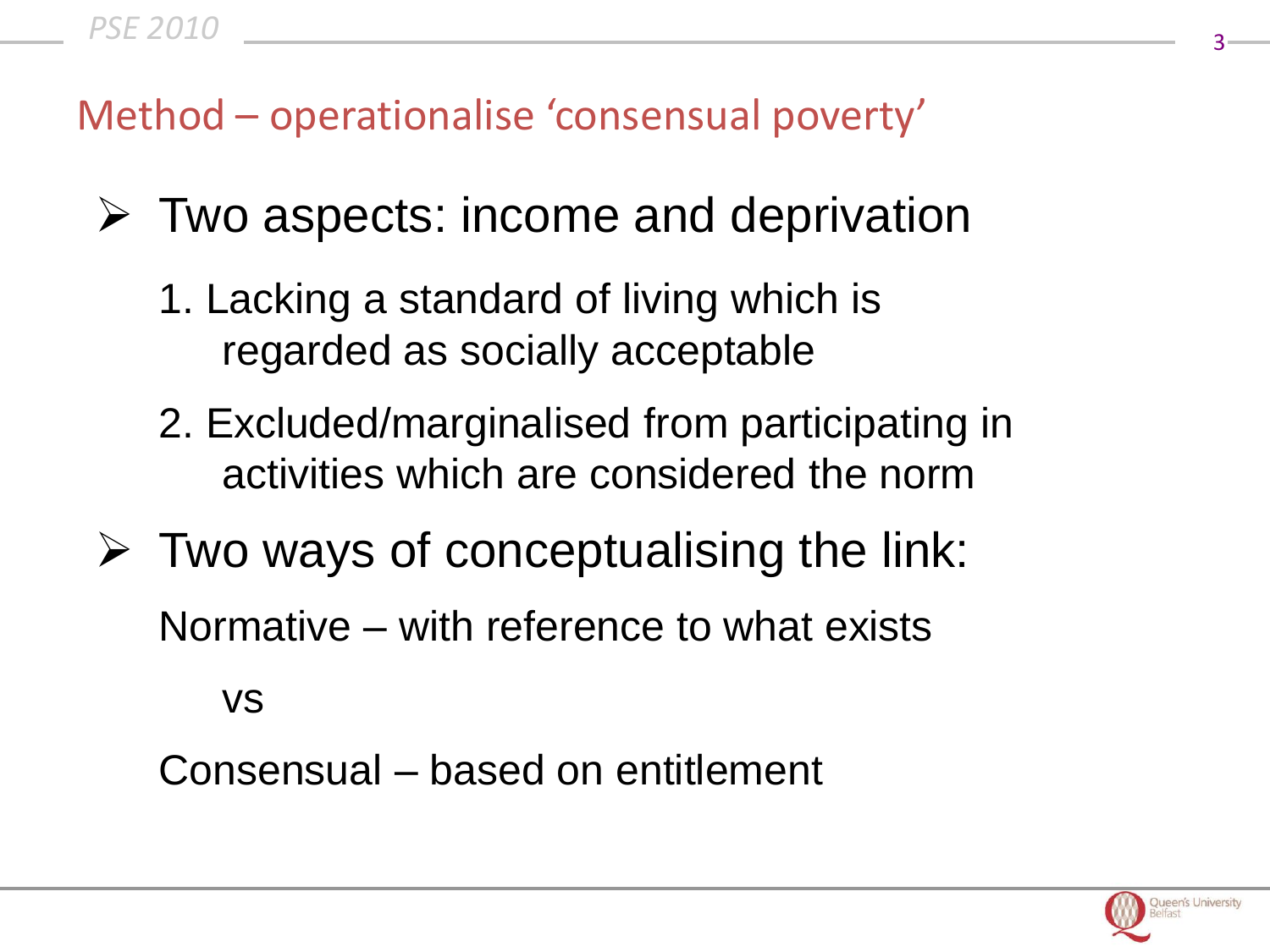Methods used to achieve project aims:

- 1. Focus groups, cognitive testing
- 2. Quantitative surveys (2)
- 3. Qualitative interviews with low income families
- 4. Engagement with policy-making
- 5. Involvement of low income groups and areas

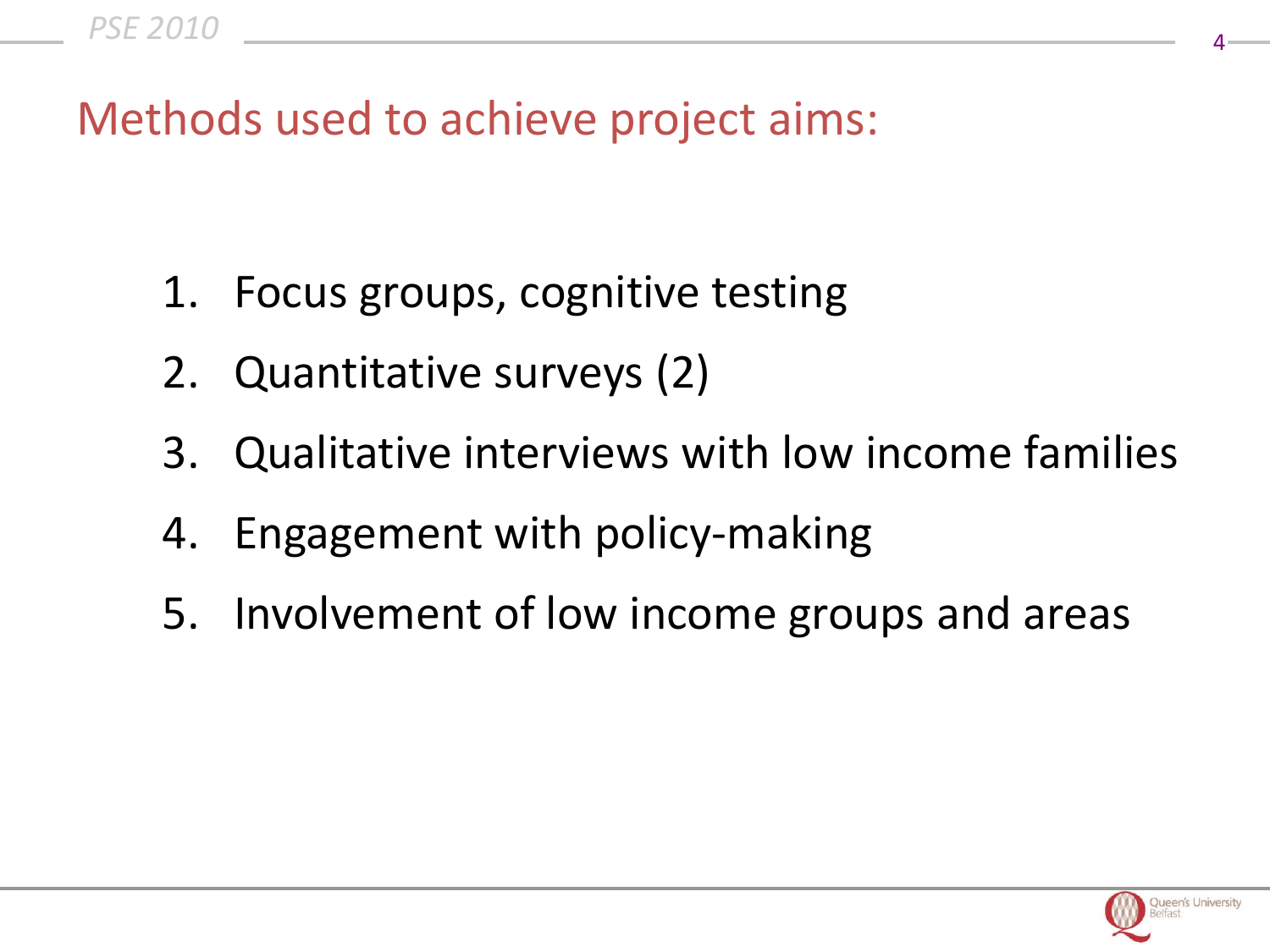2. Method used to operationalise 'consensual poverty'

Two stages:

- Survey 1 Defining necessities (majority vote)
- Survey 2 Determine who experiences an enforced lack of socially perceived necessities
	- Define the household income level at which people run the greatest risk of not being able to afford the socially perceived necessities

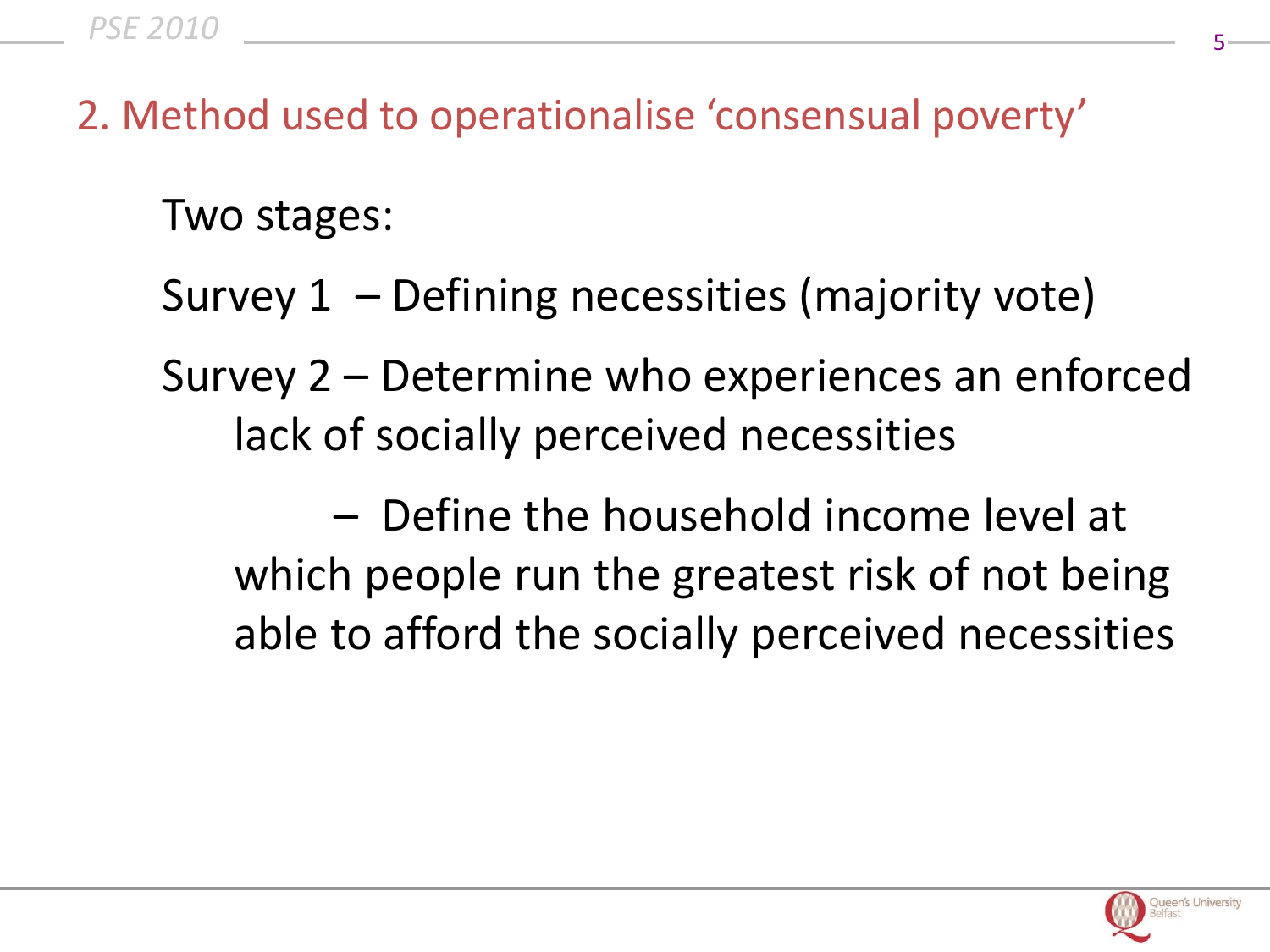2. Survey 1 – Defining necessities/deprivation items

Online version of survey at [www.poverty.ac.uk](http://www.poverty.ac.uk) ([alt\)](file://localhost/Users/miketomlinson/Desktop/CorkiMac/What%20is%20poverty)

- Door-to-door Participants asked to sort pack of 76 cards
- Box A: 'necessary'; 'people in NI should not have to do without'
- Box B: 'desirable' items
- Box C: Don't know

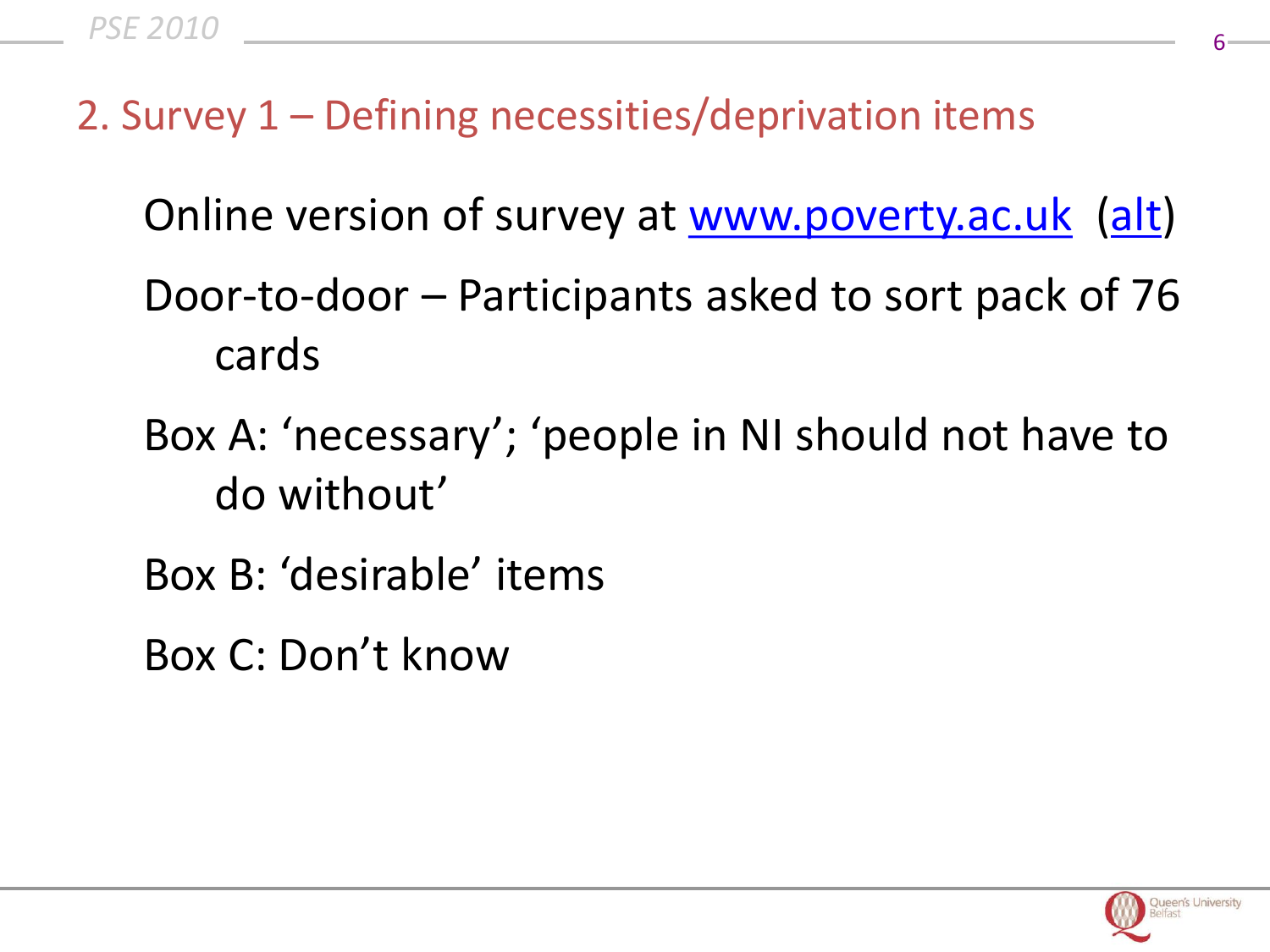### 2. Survey 1 – Selection of items

76 items (30 relating to children)

#### **Considerations:**

- Comparisons with other surveys
- Standards and expectations change
- Expert views not always same as popular views
- Spectrum of living standards

#### **Main innovations:**

'all recommended dental work' 'hair done or cut regularly' 'table with chairs at which family can eat' 'taking part in sport/exercise activities or classes'

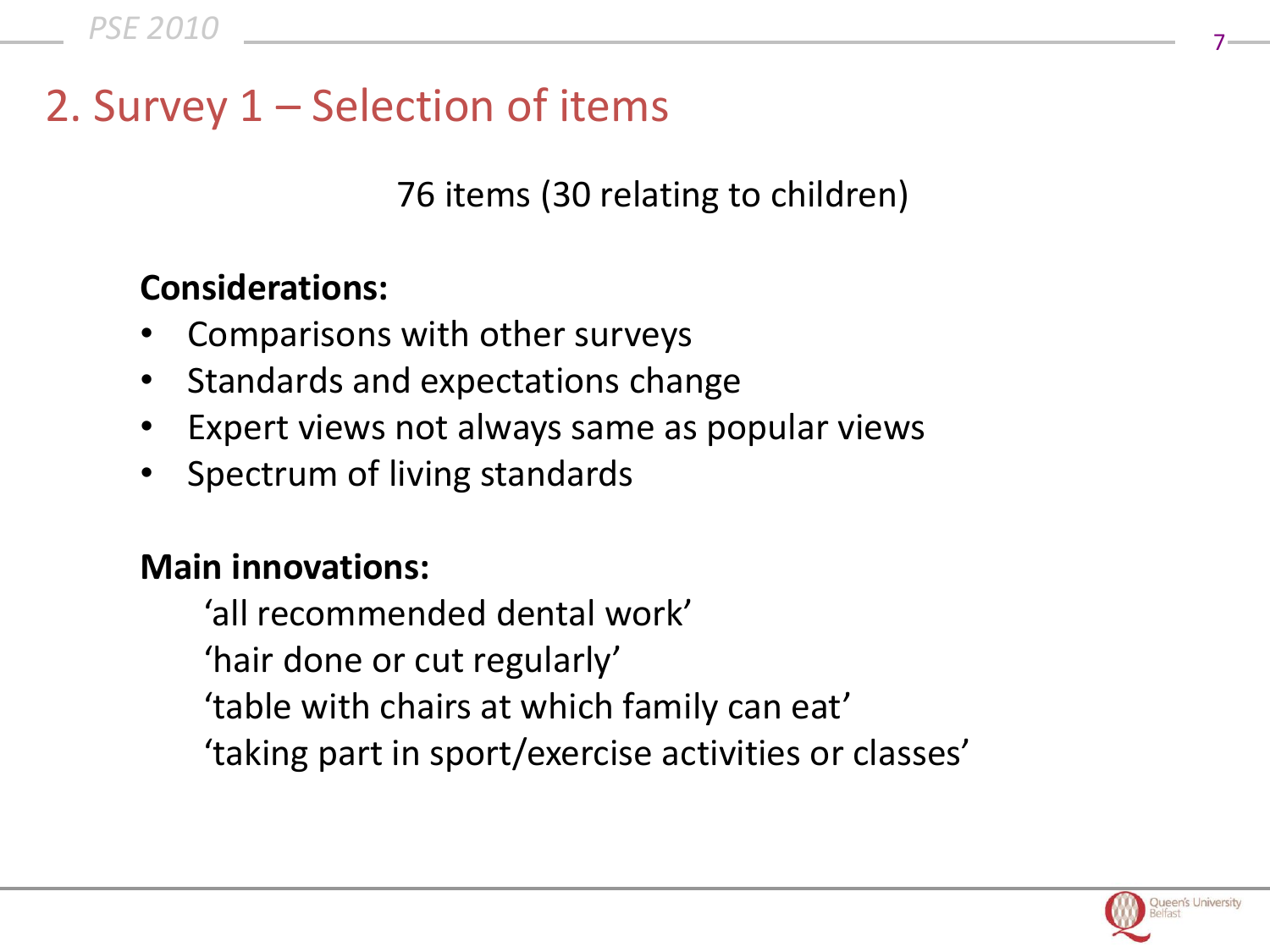### 2. Survey 1 results:

Adult items: 11 items scored  $\epsilon$  75%

including dental work, fresh fruit and veg daily

#### 12 items 55-74%

including Church, table + chairs, sport/exercise, contents insurance

### 4 items borderline majority

including car, unexpected expense, shoes, new clothes

#### 10 items 35-44%

including holiday, replace furniture, presents, haircut

### 9 items 30% or below

including computer, internet, out socially, dishwasher

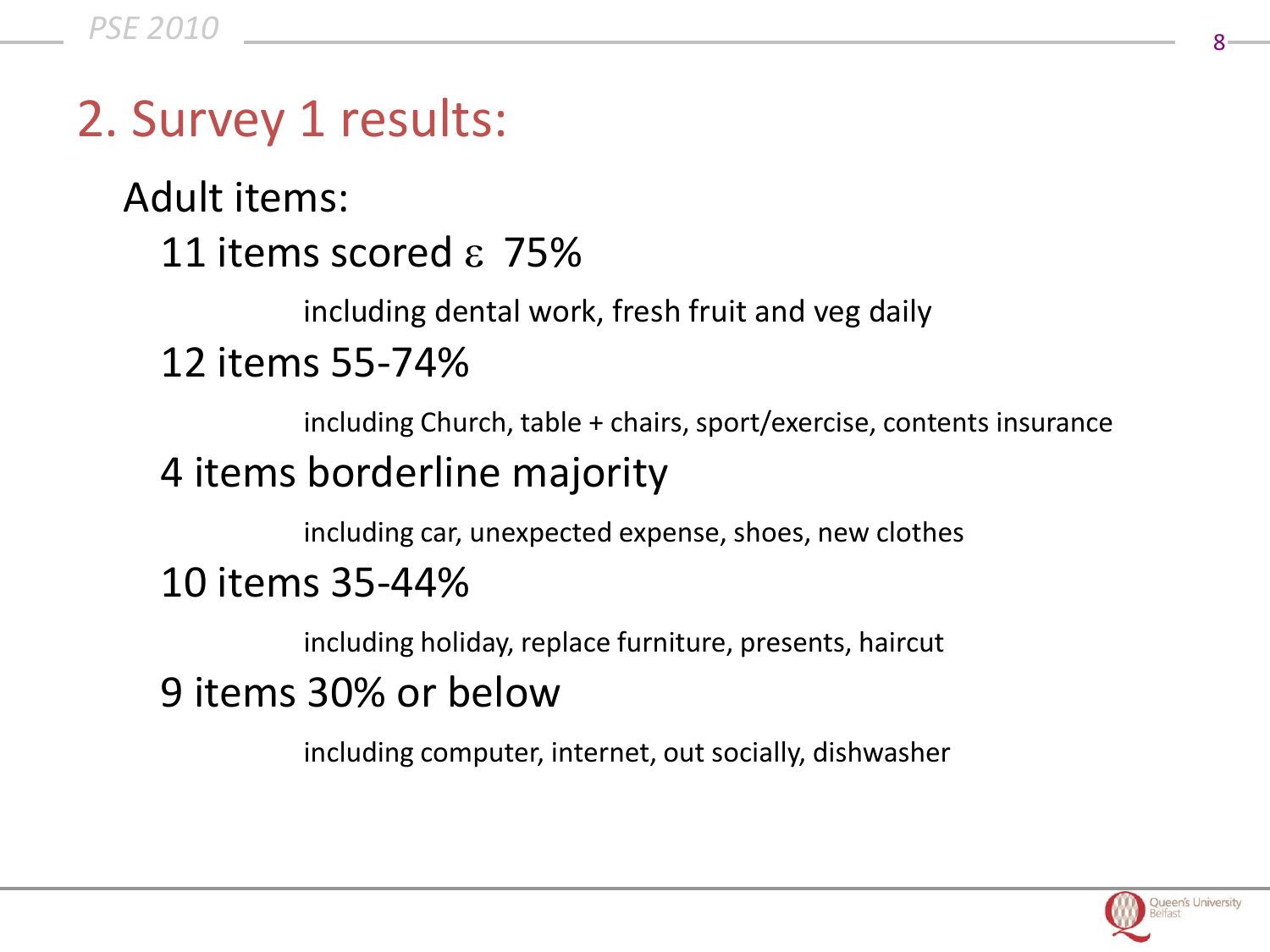# 2. Survey 1 results:

Children's items:

PSE used 30, EU-SILC 2009 used 19

### 12 items scored ≥ 75%

including books, outdoor space, study area, clubs

#### 6 items 55-74%

including, internet, family trips, outdoor kit

#### 6 items borderline 47-54%

including pocket money, school trips, bicycle, holiday

### 4 items below 30%

including mobile phone (for 11+), MP3 player

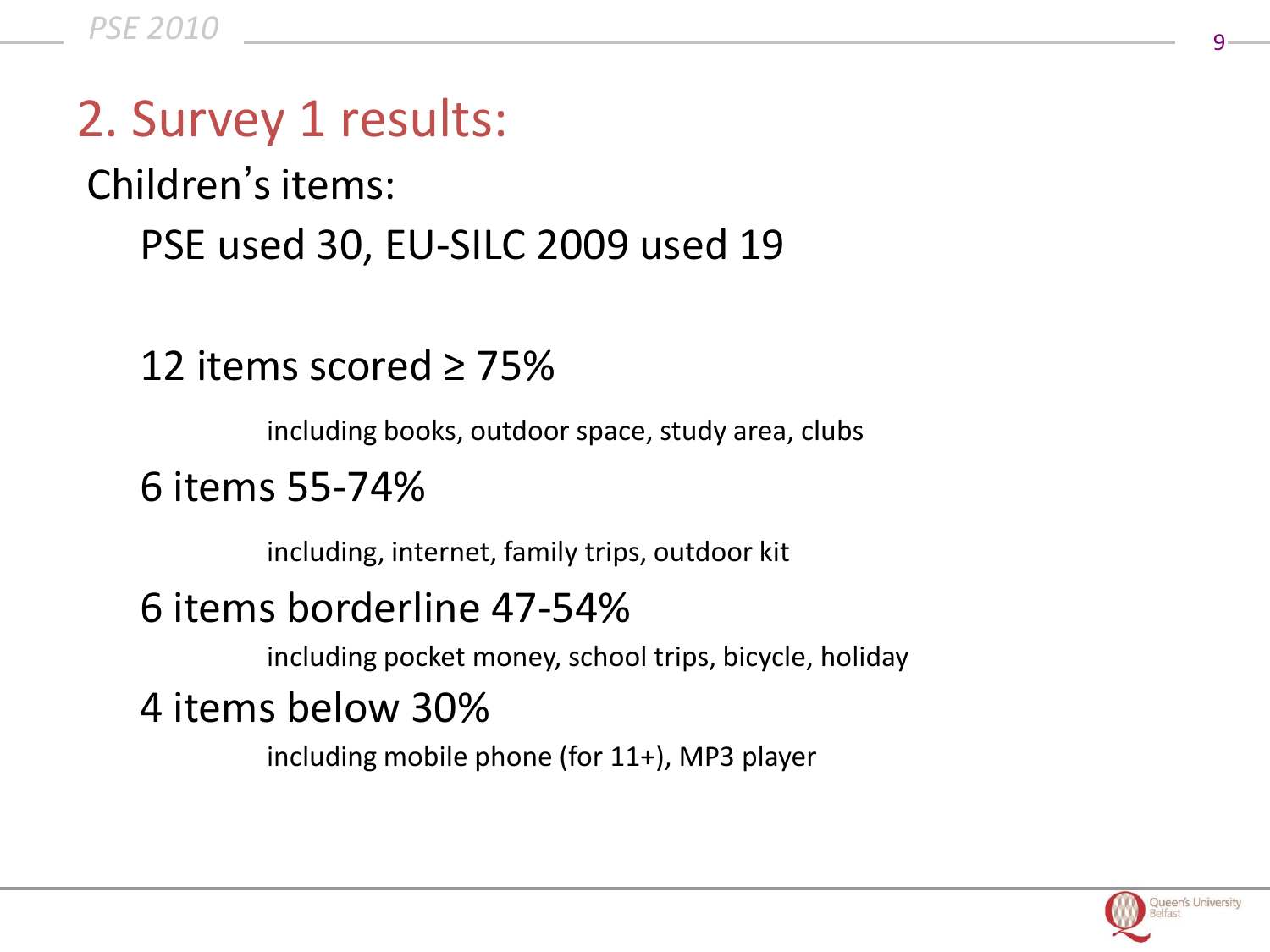# Is there a consensus on 'necessities'? YES but some differences: representation?

|                                                                                | Male | <b>Formula</b> | Younger<br>88.24<br>years) | Older (654)<br>ecennik | Managerial<br>and.<br><b>professional</b><br><b>MARKET AND REAL PROPERTY</b> | <b>Partiy skilled</b><br>and unditiled<br>man nuni | Tertians    | Primary    | <b>Catholic</b> | Protestant      |
|--------------------------------------------------------------------------------|------|----------------|----------------------------|------------------------|------------------------------------------------------------------------------|----------------------------------------------------|-------------|------------|-----------------|-----------------|
| Damp-free home                                                                 | 93%  | 93%            | 93%                        | 89%                    | 91%                                                                          | 92%                                                | 94%         | <b>ATM</b> | 91%             | 93%             |
| Heating to keep home adequately warm                                           | 93%  | 93%            | <b>图字解:</b>                | <b>B6%</b>             | 9,3%                                                                         | 93%                                                | 9676        | 15%        | 9356            | 92%             |
| Two meals a day                                                                | 85%  | 90%            | 82%                        | 85%                    | 脚踏。                                                                          | 91%                                                | 91%         | 1556       | <b>BOOK</b>     | 87%             |
| Waching machine                                                                | 83%  | 85%            | 74%                        | 83%                    | <b>BOW</b>                                                                   | 藤都城                                                | 83%         | <b>B4%</b> | 85%             | 84%             |
| Replace/ regair broken electrical spods (es fridas, washing machine-           | 77%  | 83%            | 75%                        | 83%                    | <b>BOW</b>                                                                   | 77%                                                | <b>BONG</b> | 77%        | BONG.           | 81%             |
| A warm waterproof cost.                                                        | 72%  | <b>BOSS</b>    | 59%                        | 85%                    | <b>BLINK</b>                                                                 | 77%                                                | 83%         | 79%        | BONG.           | <b>B1%</b>      |
| Fresh fruit and weastables every day                                           | 7.1% | 83%            | 73%                        | 76%                    | <b>BLYN:</b>                                                                 | 71%                                                | 85%         | 70%        | 78%             | 80%             |
| All recommended dental work/treatment                                          | 75%  | 83%            | 78%                        | 71%                    | <b>BOW</b>                                                                   | 76%                                                | <b>BONG</b> | 71%        | 78.54           | 78%             |
| Telephone at home (landline or mobile)                                         | 73%  | 70%            | 45%                        | 82%                    | 72%                                                                          | 70%                                                | 73%         | 77%        | 71%             | 72%             |
| Keep home in a decent state of decoration.                                     | 7,7% | 71%            | 64%                        | 12%                    | 66%                                                                          | 75%                                                | 国家          | 77%        | 69%             | 74%             |
| Mest, fish or vegetarian equivalent every other day.                           | 63%  | 75%            | 72%                        | 66%                    | 72%                                                                          | <b>CONG</b>                                        | 70%         | 64%        | 75%             | 69%             |
| Household contents insurance                                                   | 69%  | 71%            | 64%                        | 7356                   | 70%                                                                          | 61%                                                | 70%         | <b>GBN</b> | 67%             | 73%             |
| A table, with chairs, at which all the family can eat.                         | 67%  | 69%            | 71%                        | 69%                    | 70%                                                                          | 65%                                                | 77%         | 64%        | 72%             | 66%             |
| Curtains or window bilinds.                                                    | 60%  | 70%            | 57%                        | 70%                    | <b>GANG</b>                                                                  | <b>GIN</b>                                         | 6555        | 64%        | 68%             | <b>GAN</b>      |
| Appropriate clothes to wear for lob interviews                                 | 59%  | 60%            | 70%                        | 42%                    | 557%                                                                         | 5000                                               | 71%         | 45%        | 64%             | 56%             |
| Regular sayings (of at least £20 a month) for rainy days.                      | 55%  | 59%            | 5356                       | 60%                    | 550%                                                                         | 55%                                                | 63%         | 5656       | 59%             | 57%             |
| Television                                                                     | 59%  | 53%            | 49%                        | 63%                    | 52%                                                                          | 62%                                                | 4876        | <b>67%</b> | 53%             | 54%             |
| Two pairs of all-weather shoes.                                                | 40%  | 6296           | 40%                        | 68%                    | 52%                                                                          | <b>CON</b>                                         | 52%         | 61%        | 54%             | 55%             |
| To be able to pay an unexpected expense of £500                                | 53%  | 50%            | 44%                        | 59%                    | 53%                                                                          | 44%                                                | 53%         | 5056       | 48%             | 56%             |
| <b>Car</b>                                                                     | 54%  | 48%            | 42%                        | 59%                    | 52%                                                                          | 41%                                                | 5396        | 50%        | 48%             | 53%             |
| Replace worn out clothes with new (not second hand) ones.                      | 55%  | 47%            | 41%                        | 53%                    | 48%                                                                          | 40%                                                | 49%         | 4996       | 54%             | 49%             |
| A small amount of money to spend each week on yourself, not on your family     | 48%  | 40%            | 43%                        | 60%                    | 40%                                                                          | 43%                                                | 41%         | 54%        | 41%             | 46%             |
| Replace any worn out furniture.                                                | 43%  | 45%            | 38%                        | 53%                    | 400%                                                                         | 48%                                                | 48%         | <b>ATK</b> | 46%             | 43%             |
| Presents for friends or family once a year.                                    | 40%  | 43%            | 43%                        | 48%                    | 42%                                                                          | 44%                                                | 40%         | 44%        | 4350            | 45%.            |
| Regular payments into an occupational or private pension.                      | 42%  | 43%            | 46%                        | 38%                    | 48%                                                                          | 37%                                                | 47%         | 1316       | 3856            | 45%             |
| An outfit to wear for social or family occasions such as parties and weddings. | 40%  | 37%            | 42%                        | 49%                    | 3576                                                                         | 34%                                                | 39%         | 44%        | 43%             | 40%             |
| A roast loint (or its equivalent) once a week                                  | 44%  | 37%            | 22%                        | 51%                    | 38%                                                                          | 46%                                                | 32%         | 48%        | 40%             | 41%             |
| Hair done or cut regularly                                                     | 43%  | 32%            | 26%                        | 53%                    | 357%                                                                         | 3256                                               | 38%         | 3856       | 35%             | NPM <sub></sub> |
| Mobile phone                                                                   | 40%  | 33%            | 42%                        | 33%                    | 3376                                                                         | 30256                                              | 34%         | 3996       | 3756            | 35%             |
| <b>Home contractor</b>                                                         | 34%  | 20%            | 17%                        | 1906                   | 3376                                                                         | 22%                                                | 37%         | 21%        | 3256            | 27%             |
| Internet connection at home                                                    | 30%  | 20%            | 34%                        | 10%                    | 29%                                                                          | 23%                                                | 35%         | 19%        | 31%             | 25%             |
| Distances there                                                                | 1394 | 576.           | 950                        | 15%                    | 12%                                                                          | 11%                                                | 11%         | 10%        | 15%.            | 85.             |

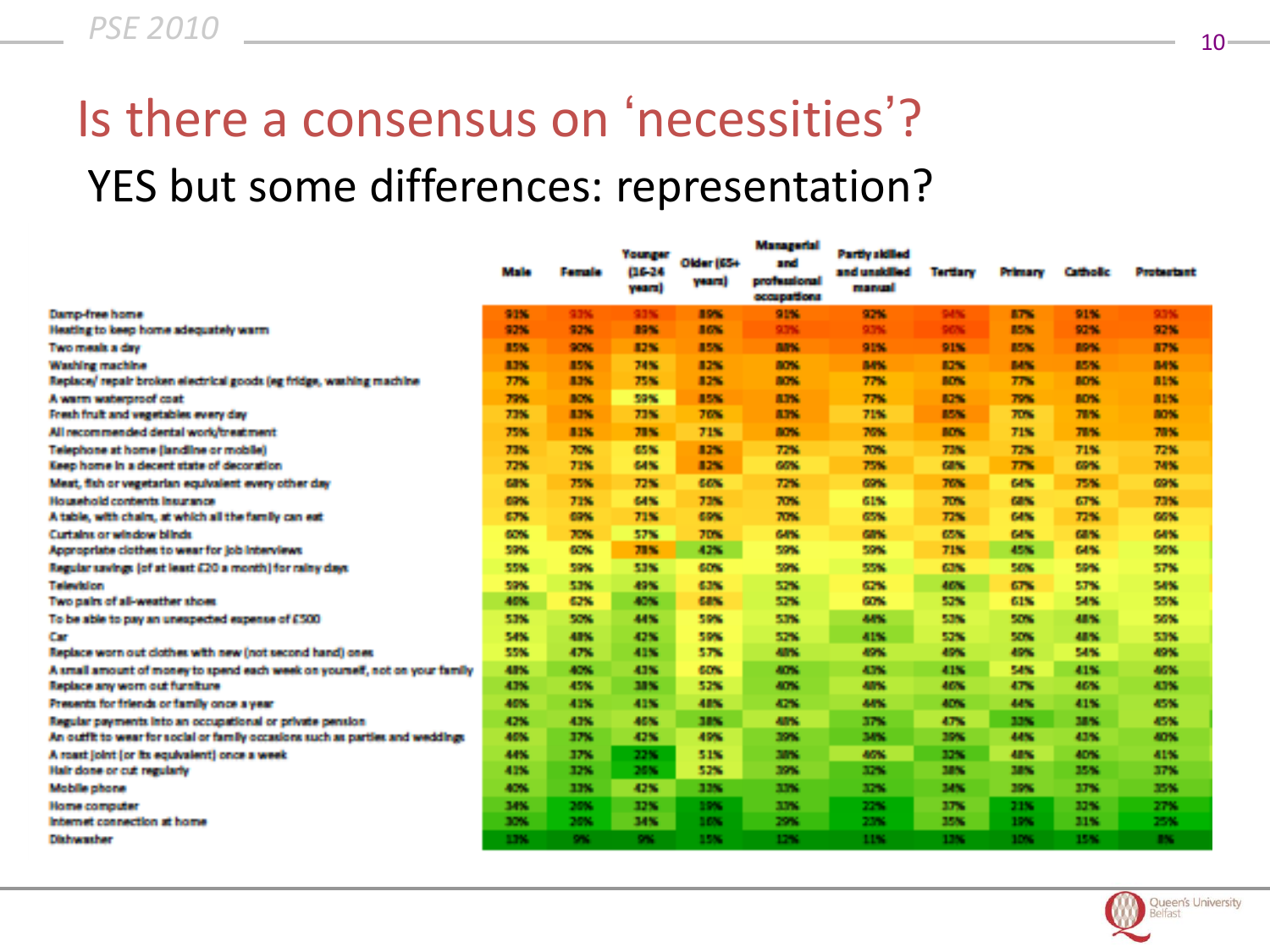## Representation of survey 1 results:

[Interactive](file://localhost/Users/miketomlinson/Desktop/CorkiMac/NI2011/adult/index.html) scatter plot

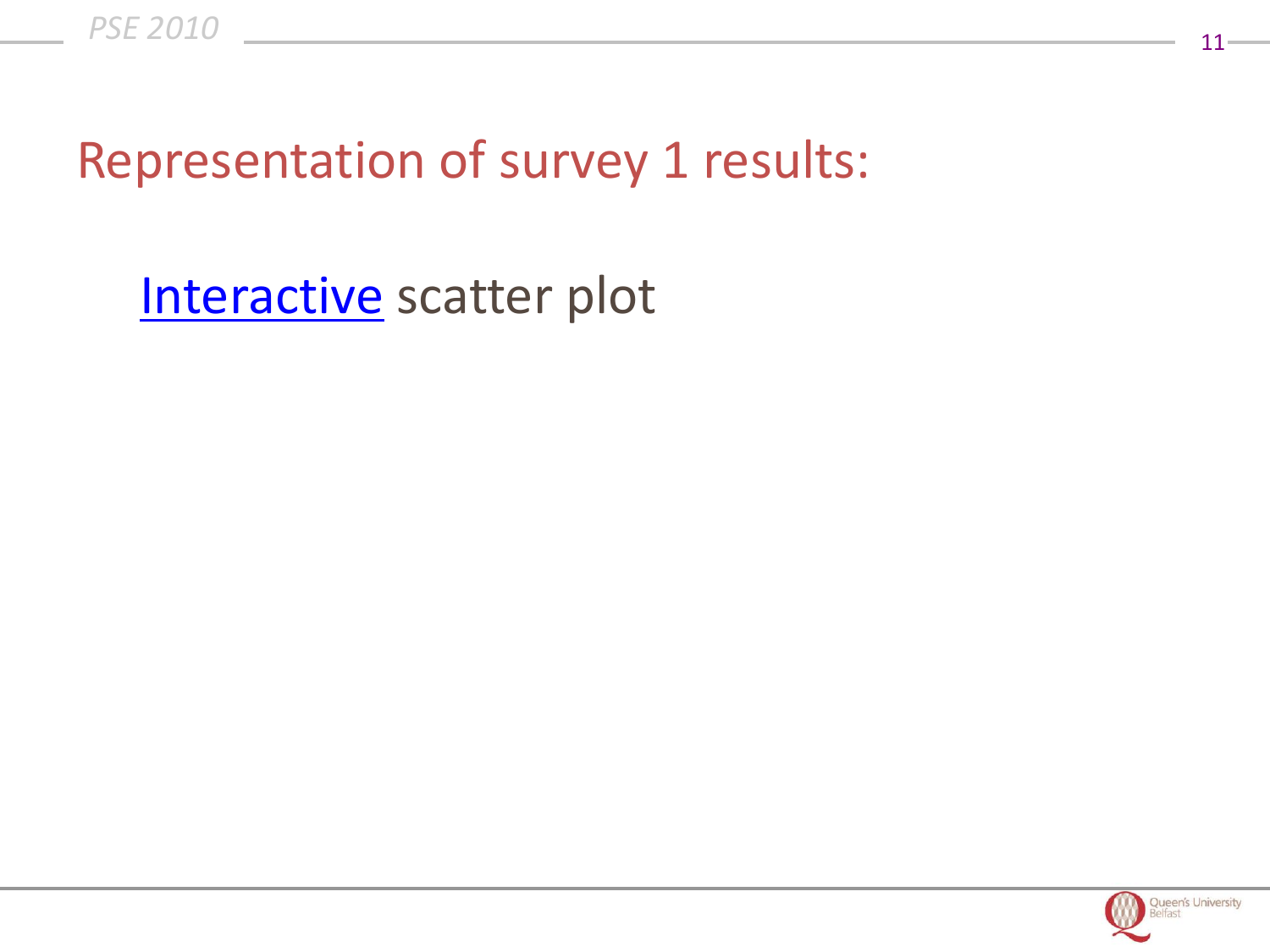# Survey 2 - Social exclusion

# B-SEM: Bristol Social Exclusion Matrix

Resources:

- Material/economic resources
- Access to public and private services
- Social resources

Participation:

- Economic participation
- Social participation
- Culture, education and skills
- Political and civic participation

Quality of life:

- Health and well-being
- Living environment
- Crime, harm and criminalisation

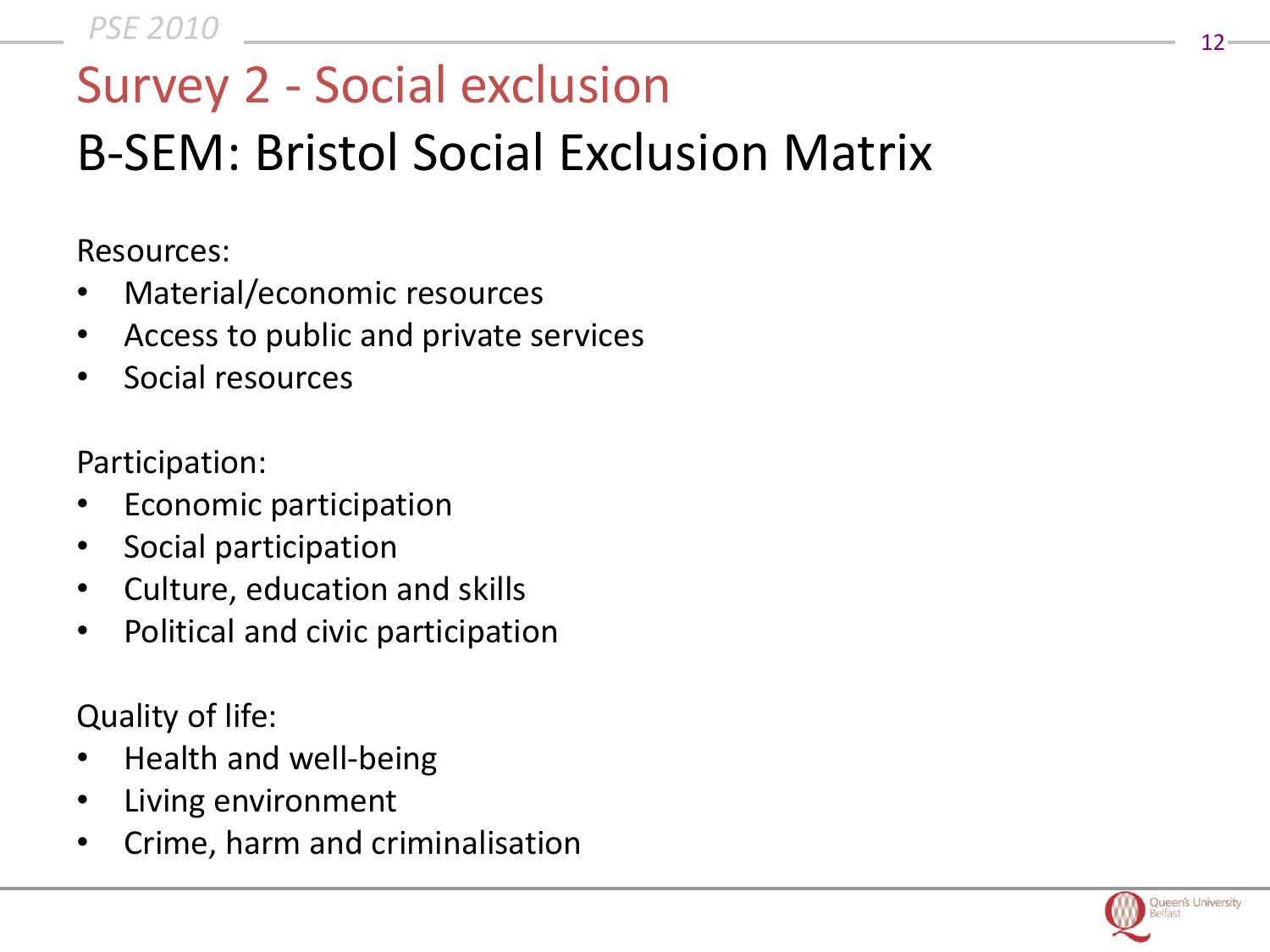<sup>13</sup> *PSE 2010*

# Survey 2: Social exclusion Domains in Main Survey

Housing Fuel poverty Area/neighbourhood deprivation Local services Income change and indebtedness Education & Parenting Employment and working conditions Health and disability Time

Social networks and support **Necessities** Intra-household decisions Poverty over time and subjective poverty Subjective well-being ('satisfaction') Harm, crime, criminalisation Critical life events Social and political engagement Experience of the Troubles (N Ireland only) **Queen's University** 

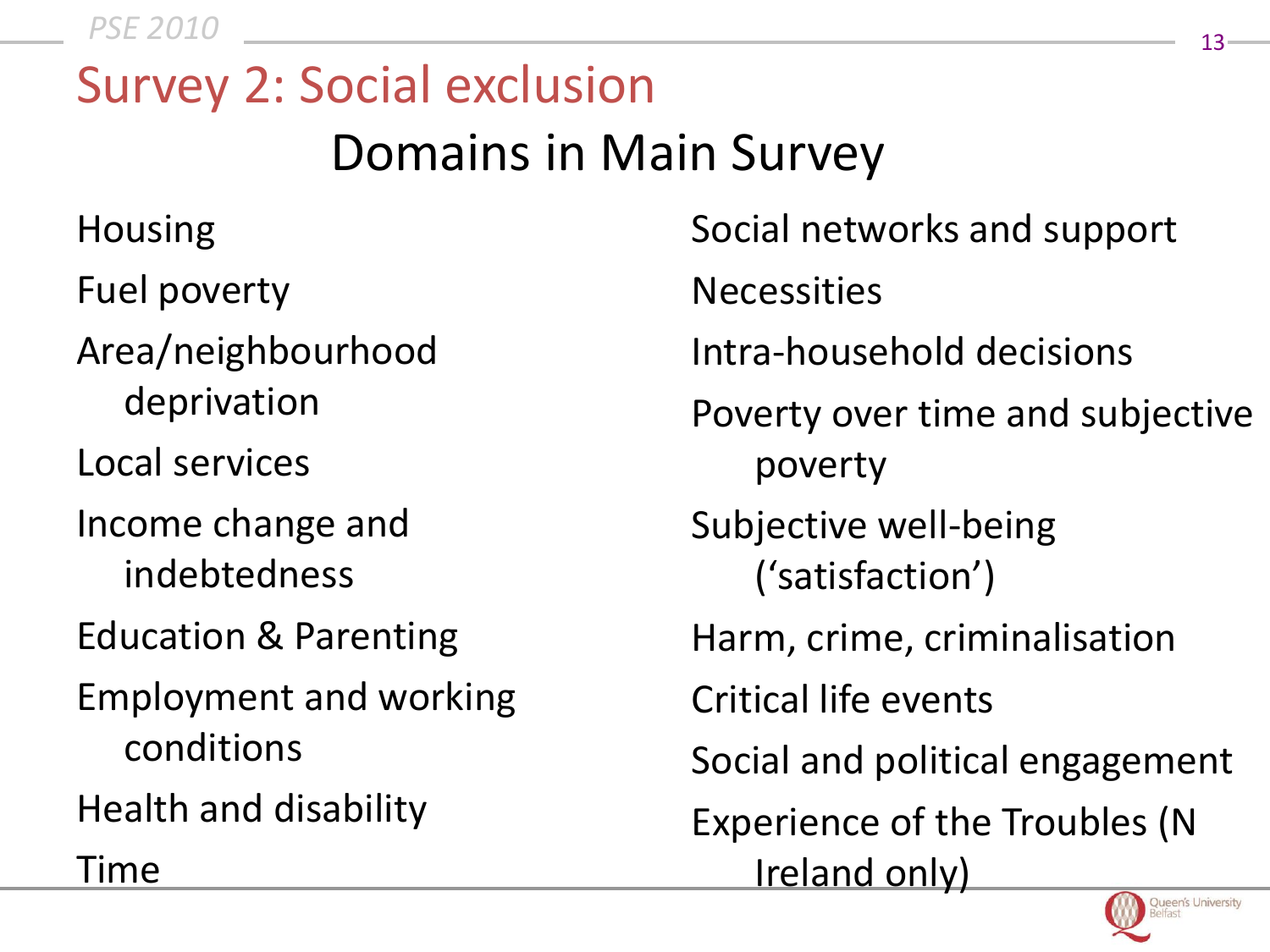2. Combining survey 1 and 2

Statistical analysis used to:

Determine validity and reliability of items Determine 'additivity' of items Define four groups (GB result for 1999): 'Poor' (low income, high deprivation) (25%) 'Rising out of poverty' (high dep + high income) (2%) 'Vulnerable' (low income, low dep) (13%)

'Not poor' (60%)

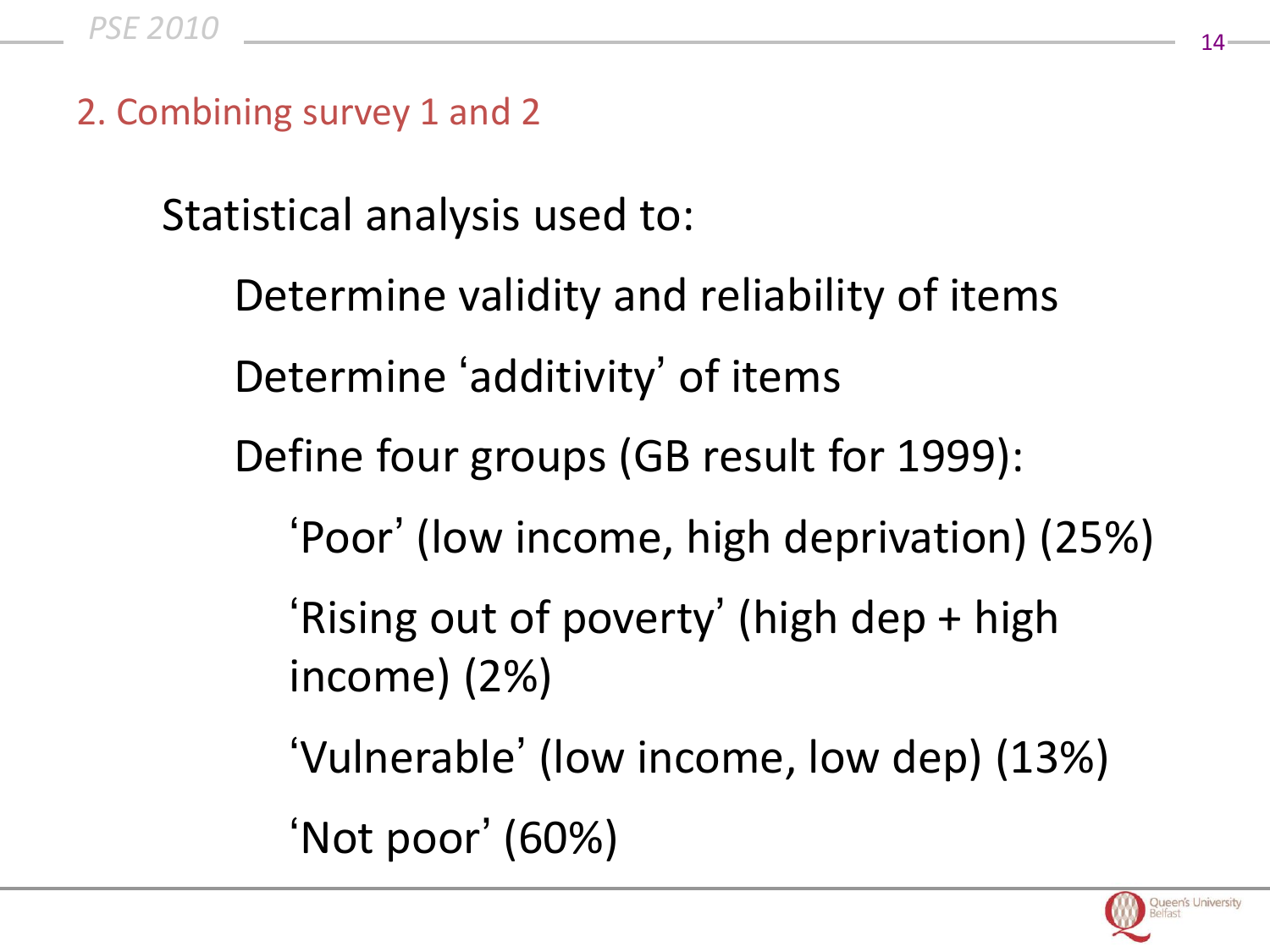## 3. Qualitative interviews

Family support (intergenerational) Economising Tipping points: interactions with social protection policy change

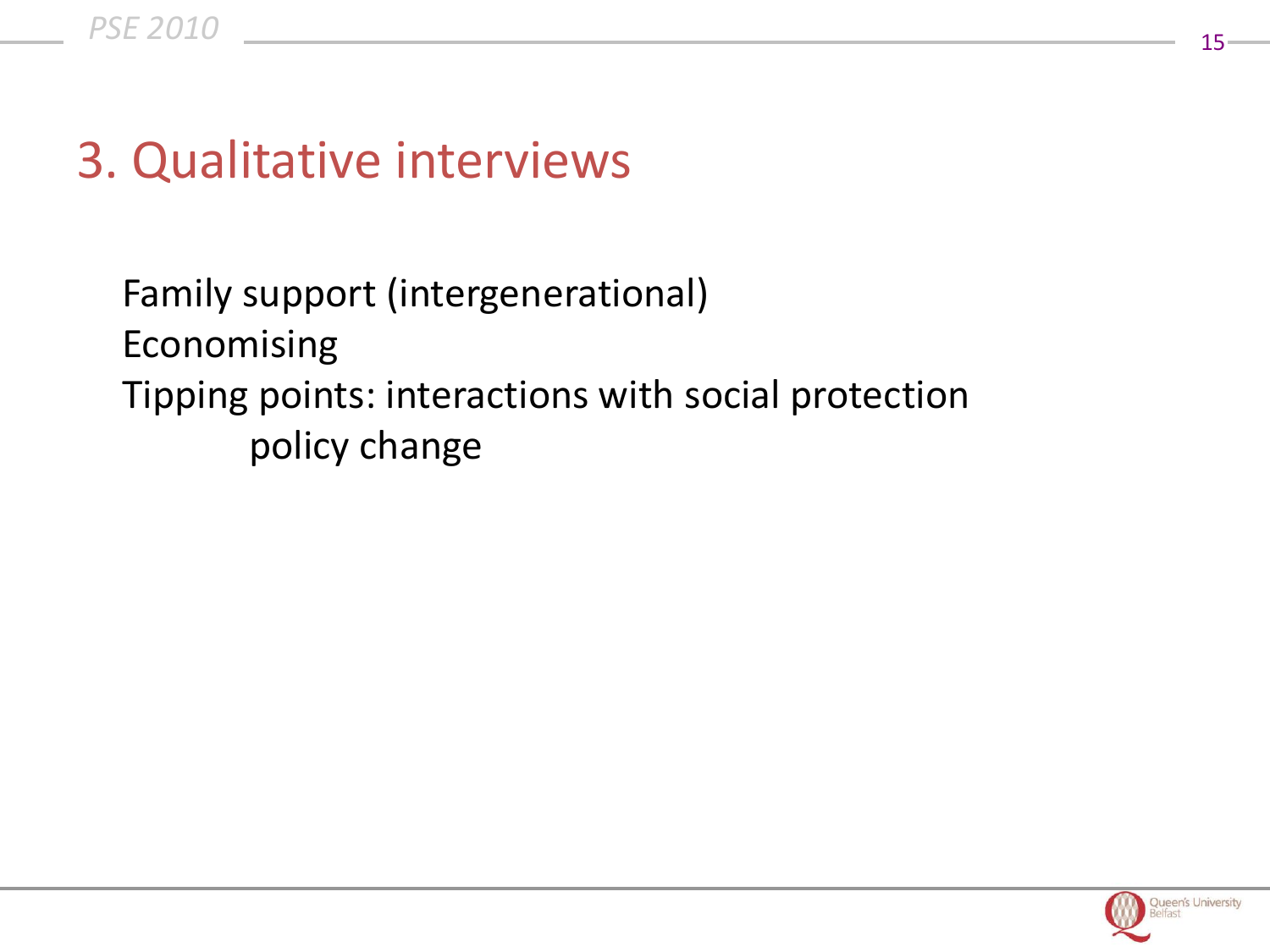# 4. Policy engagement Deprivation measures – issues





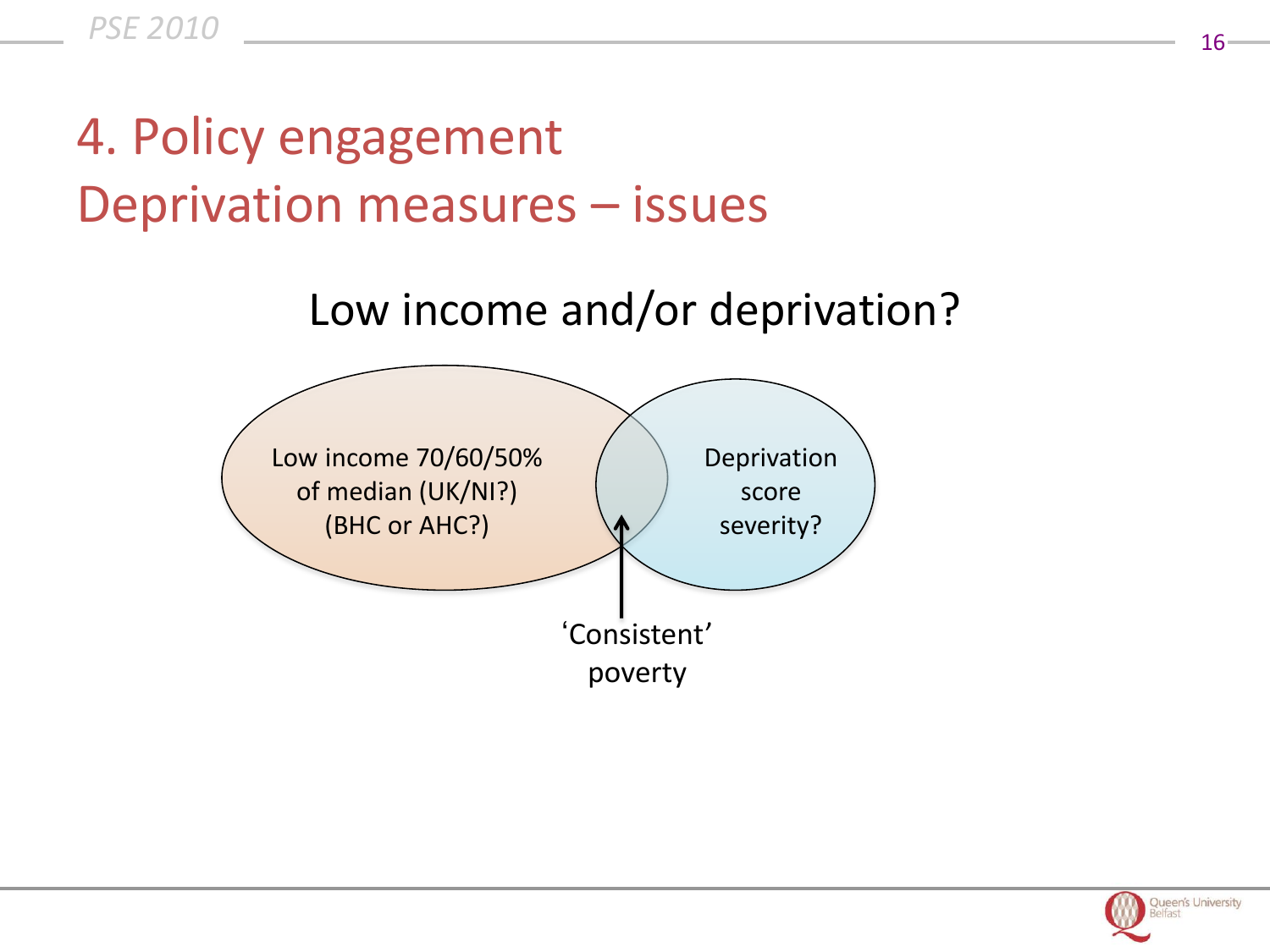<sup>17</sup> *PSE 2010*

### Survey 1 results: issues

# Pensioners' deprivation items, DWP

|           |                                                        | (or closest equivalent) |
|-----------|--------------------------------------------------------|-------------------------|
|           | At least one filling meal a day 99%                    | (88)                    |
|           | Go out socially at least once a month<br>72%           | (28)                    |
|           | See friends or family at least once a month<br>95%     | (43)                    |
|           | Take a holiday away from home 60%                      | 40                      |
| $\bullet$ | Able to replace cooker if it broke down 89%            | (80)                    |
|           | Home kept in good state of repair 96%                  | 71                      |
|           | Heating, electrics, plumbing and drains working<br>98% |                         |
| $\bullet$ | Have a damp-free home<br>94%                           | 92                      |
|           | Home kept adequately warm 96%                          | 92                      |
| $\bullet$ | Able to pay regular bills<br>96%                       |                         |
|           | Have a telephone to use, whenever needed 99%           | (72)                    |
|           | Have access to car or taxi, whenever needed 90%        | (50)                    |
| $\bullet$ | Have hair done or cut regularly 89%                    | 36                      |
|           | Have a warm waterproof coat 98%                        | 80                      |
|           | Able to pay an unexpected expense of £200 87%          | 51                      |
|           |                                                        |                         |



Omnibus score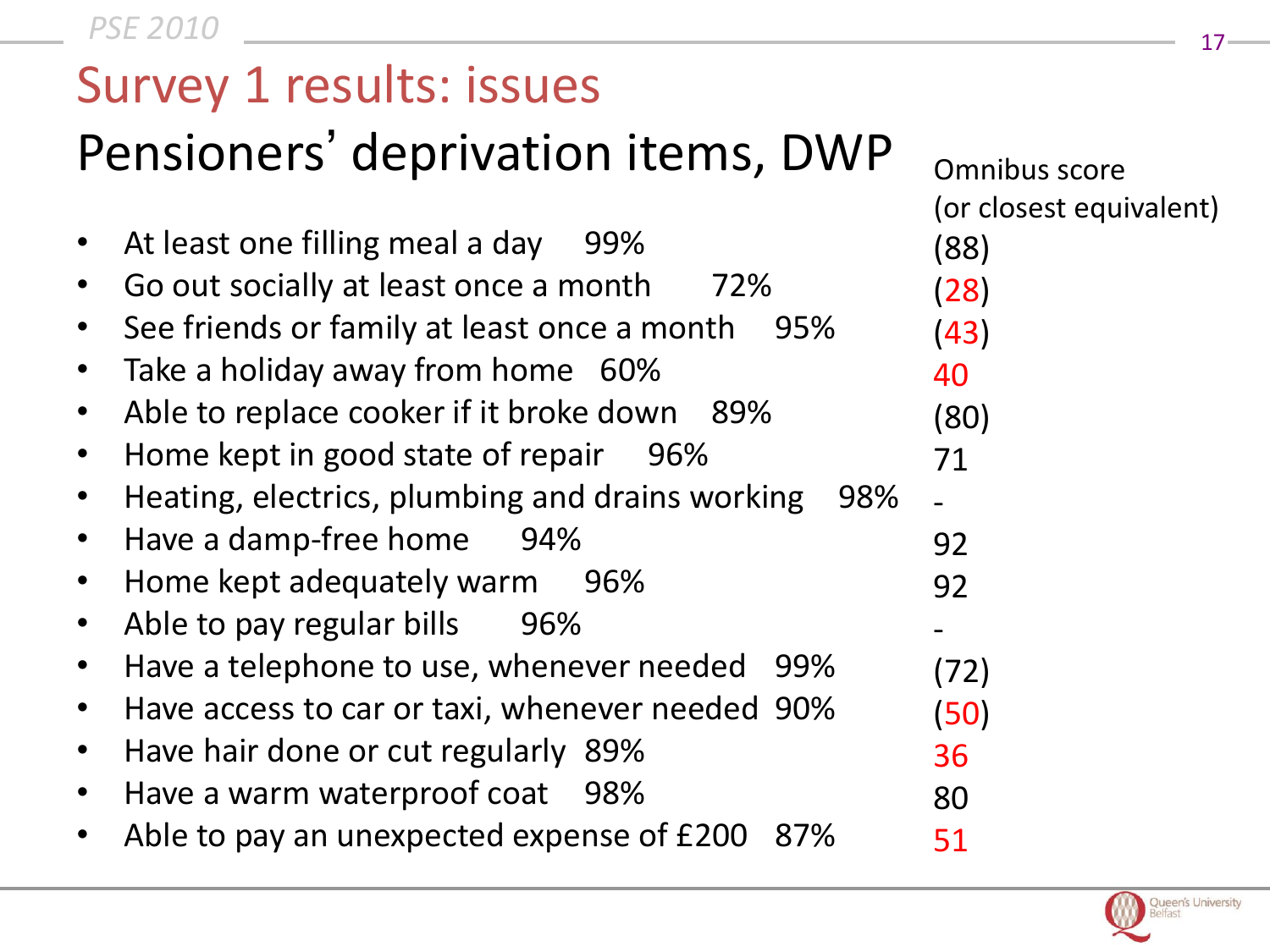### Deprivation measures – issues

1. Three categories?

Pensioners, Children and Overall

2. Prevalence weighting

a) DWP May 2011 new measure – score of 20 for pensioners, 25 for children

b) Non-monetary reasons for lacking items

3. Deprivation rate (EU-SILC):

Proportion lacking 3 or more out of 9 items

e.g. 2010: 13.4% UK

19.6% Ireland (S)

- 4. Consensus vs expert?
- 5 of 11 deprivation items in Ireland measure are below 50% threshold in PSE survey 1
- 3 of 9 EU deprivation items are below or on margins of 50% threshold in PSE survey 1

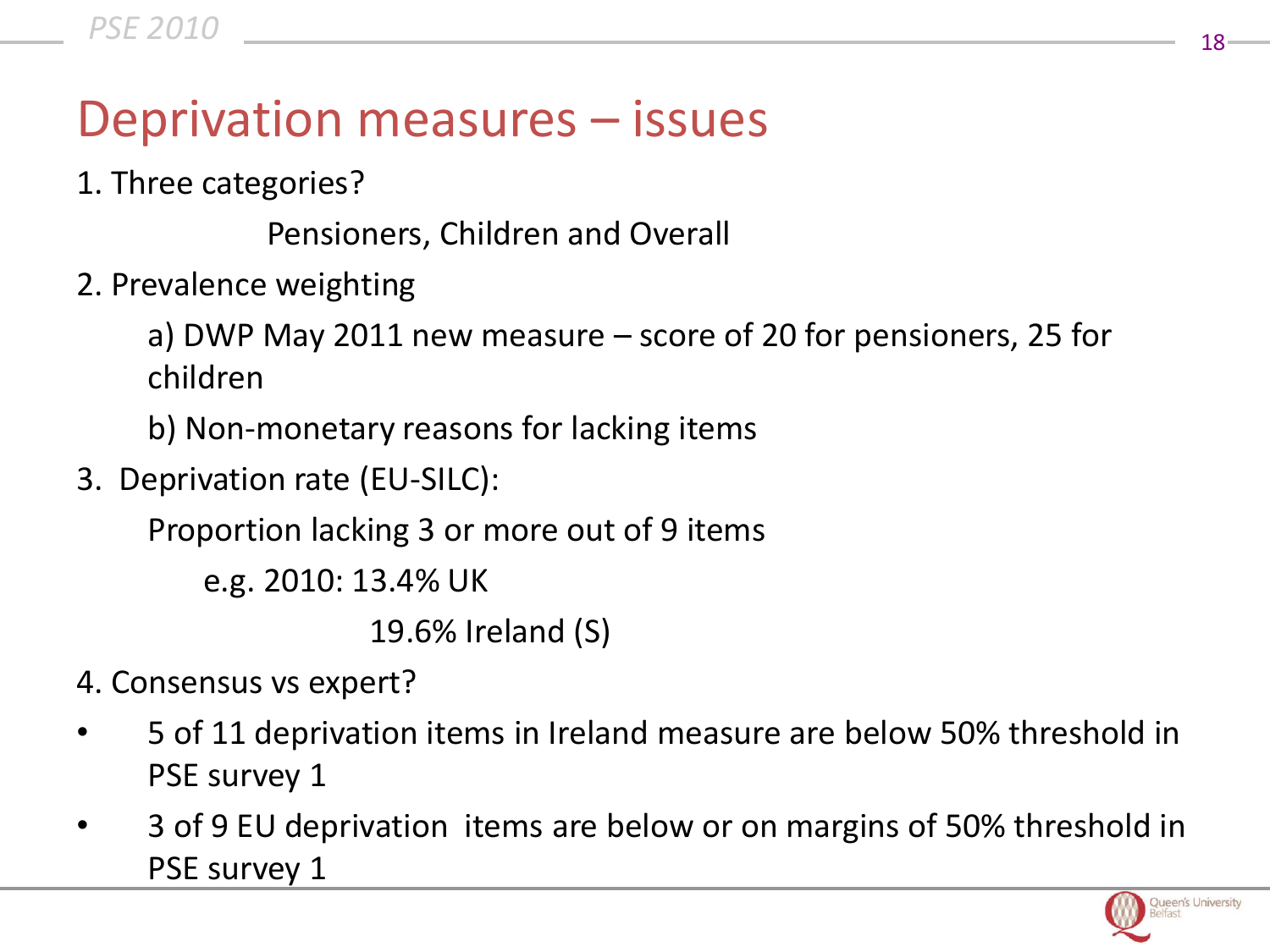#### <sup>19</sup> *PSE 2010*

| <b>Ireland 2007 (2 of 11)</b>                                                        | EU 2009 (3 of 9)                                                                     |
|--------------------------------------------------------------------------------------|--------------------------------------------------------------------------------------|
| Two pairs of strong shoes                                                            | To have a washing machine                                                            |
| A warm waterproof overcoat                                                           | To have a colour TV                                                                  |
| Buy new not second-hand clothes                                                      | To have a car                                                                        |
| Meat, chicken, fish () every second day                                              | Meat, chicken, or fish every second day                                              |
| Roast joint or its equivalent once a week                                            | To have a telephone                                                                  |
| Go without heating during the last year through<br>lack of money                     | To pay for arrears (mortgage or rent, utility bills or<br>hire purchase instalments) |
| Keep home adequately warm                                                            | Keep home adequately warm                                                            |
| Presents for family/friends at least once a year                                     |                                                                                      |
| Replace any worn out furniture                                                       | Face unexpected expenses                                                             |
| Have family or friends for a drink or meal once a<br>month                           | One week annual holiday away from home                                               |
| Have a morning, afternoon or evening out in the<br>last fortnight, for entertainment |                                                                                      |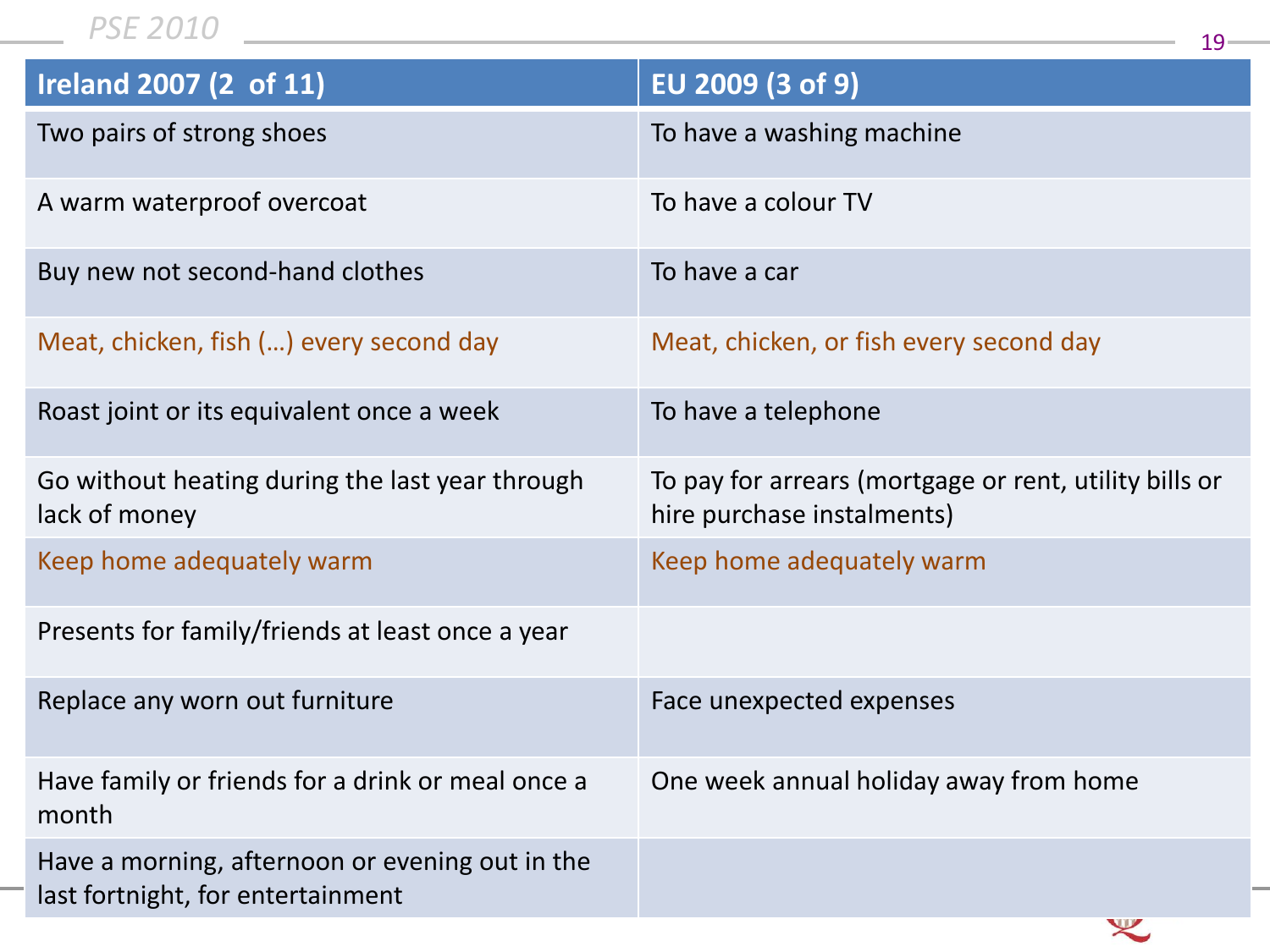# 'Consistent poverty', 11-item index: **(PSE 2011)**

Lacking two or more of:

- 1. Two pairs of strong shoes **54%**
- 2. A warm waterproof overcoat **80%**
- 3. Buy new not second-hand clothes **– 51%**
- 4. Eat meals with meat, chicken, fish (or vegetarian equivalent) every second day – **72%**
- 5. Have a roast joint or its equivalent once a week **– 40%**
- 6. Had to go without heating during the last year through lack of money – **N/A**
- 7. Keep the home adequately warm **92%**
- 8. Buy presents for family or friends at least once a year **43%**
- 9. Replace any worn out furniture **44%**
- 10. Have family or friends for a drink or meal once a month **43%**
- 11. Have a morning, afternoon or evening out in the last fortnight, for entertainment – **28%**

**Five items are below threshold**

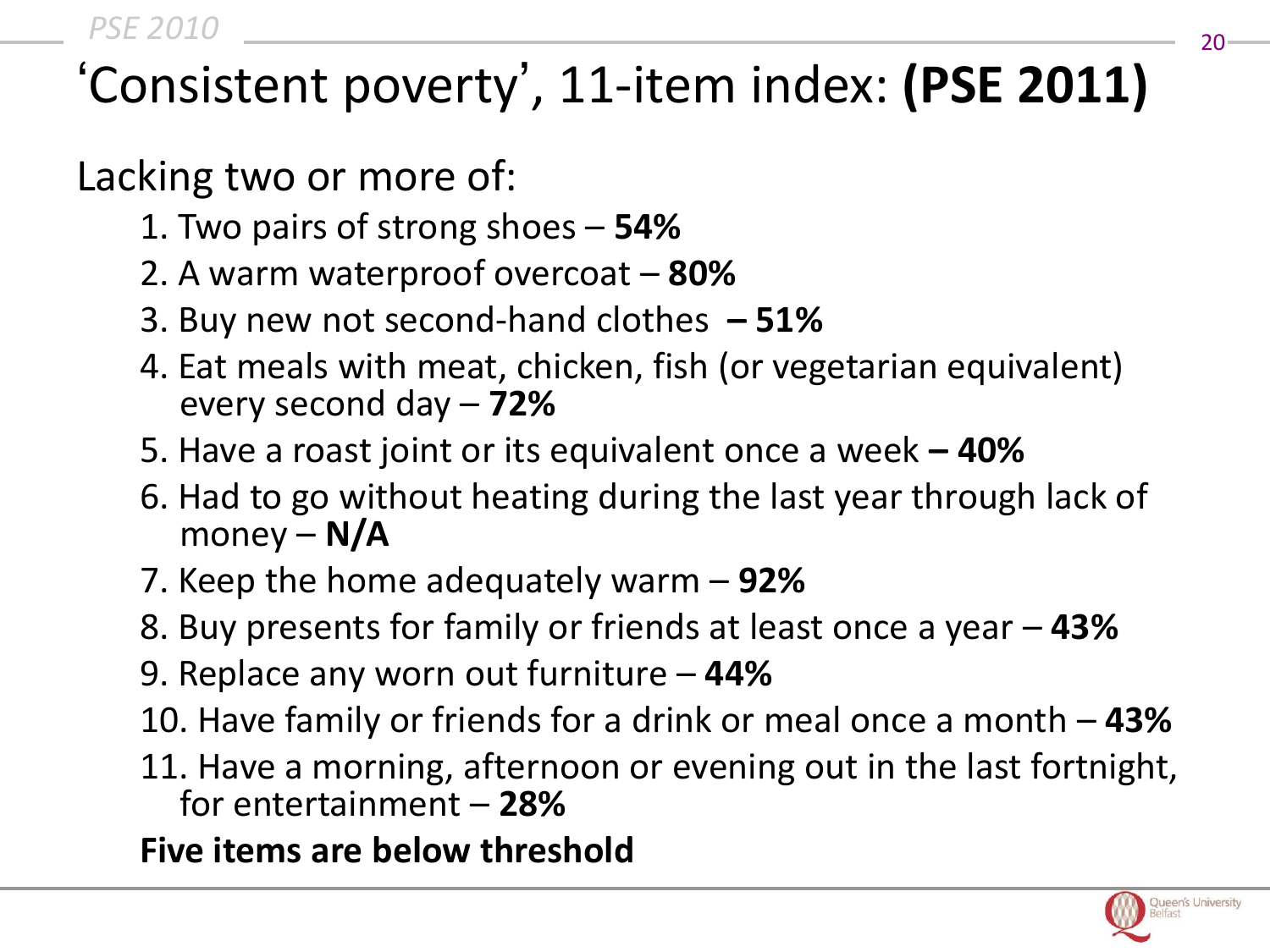

Child Poverty Act 2010

## By 2020:

1.Proportion of children living in low income households (<60% UK median income) must be <10% of all children. 2.Less than 5% should be in the 'combined low income and material deprivation' category by the same date. 3.Less than 5% of all children in 'absolute low income' 4.Reduce 'persistent poverty' by 2015 (Persistent poverty is 3 year spell of income poverty)

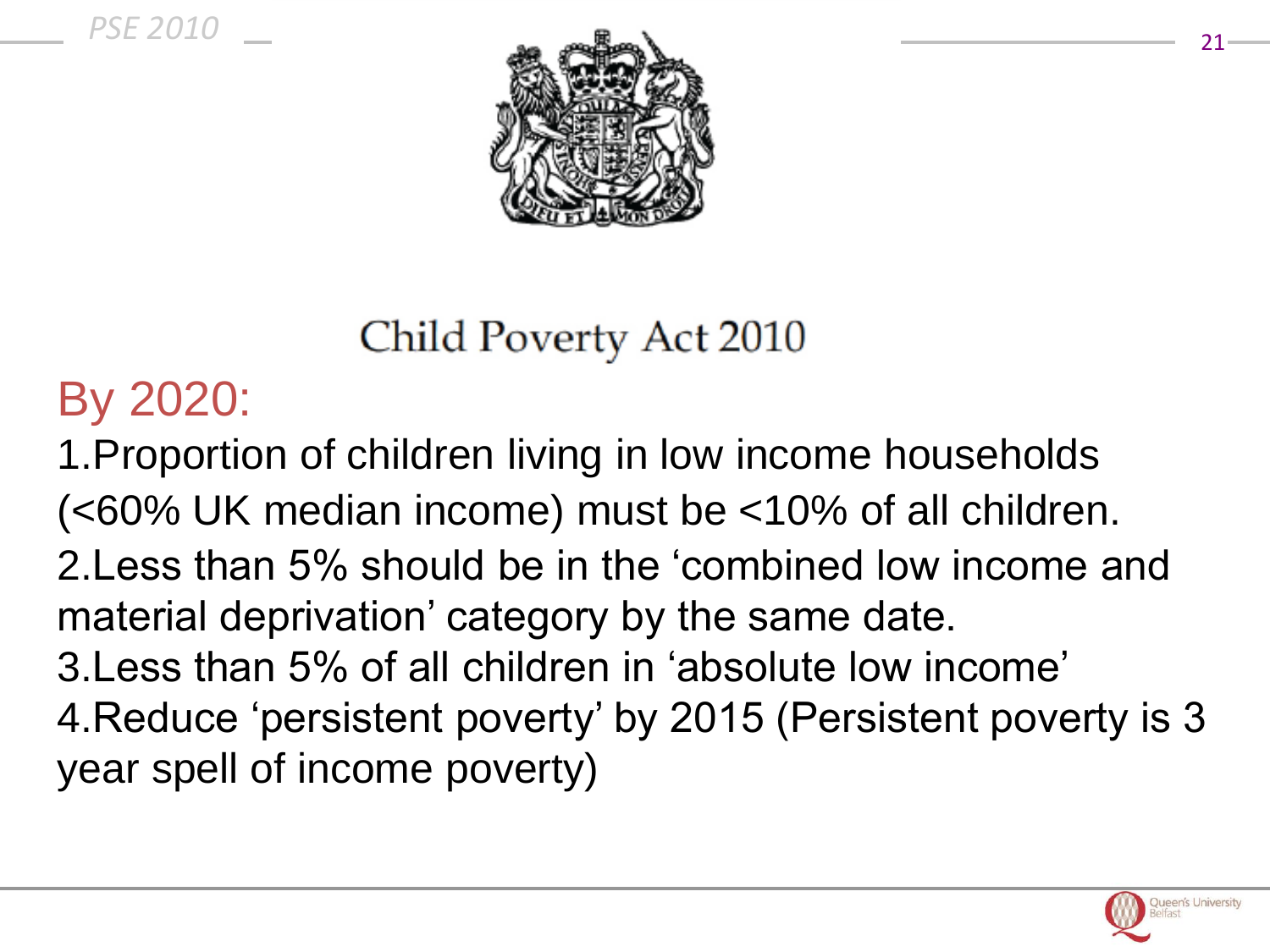- 4. Policy engagement
- 1. UK Govt attack on income measure

'Average', mean and **[median confusion](http://www.poverty.ac.uk/content/Income%20threshold%20approach)** Cause of poverty lies in behaviour 120,000 troubled families

2. Measure for 'Europe 2020 Strategy' At risk of poverty (<60% median) Low work intensity (20% in the past year) Severe material deprivation (4 of 9 items) Proposed expansion of items opposed